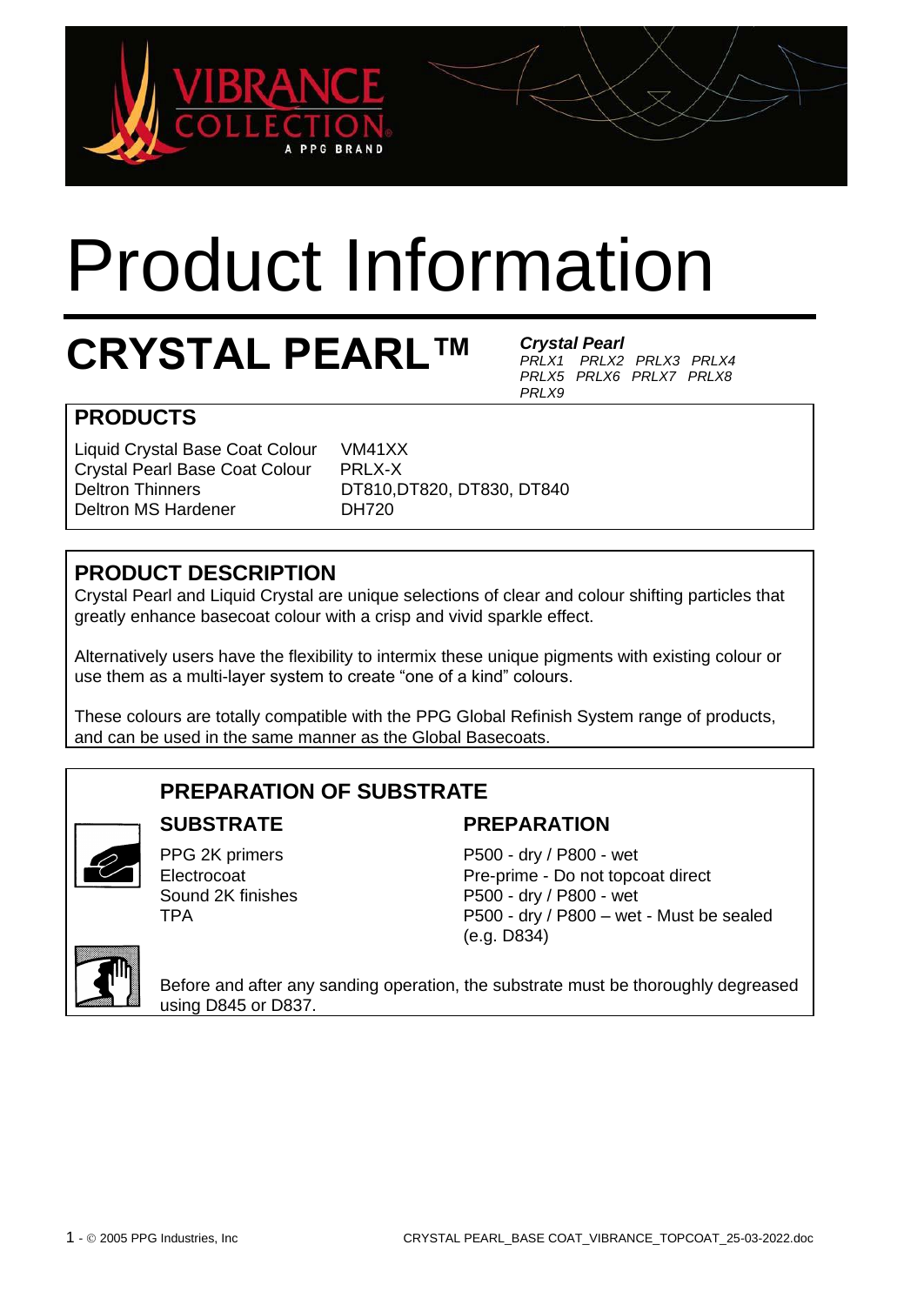# **Application Guide**

|                             | <b>Basecoat</b>      |                      |  |  |  |
|-----------------------------|----------------------|----------------------|--|--|--|
| <b>Mixing Ratio</b>         |                      |                      |  |  |  |
| <b>Standard BC</b>          | <b>BC</b>            | 1 vol                |  |  |  |
|                             | <b>Thinner</b>       | 1 vol                |  |  |  |
| <b>Activated BC</b>         | <b>BC</b>            | 7 parts by volume    |  |  |  |
|                             | <b>DH720</b>         | 1 part by volume     |  |  |  |
|                             | <b>Thinner</b>       | 8 parts by volume    |  |  |  |
| <b>Custom Crystal Pearl</b> | <b>D895/BC</b>       | 100 grams/parts      |  |  |  |
| mixing                      | <b>Crystal Pearl</b> | up to 12 grams/parts |  |  |  |

*NOTE:* GRS BC (Basecoat) activation will be necessary for multi-layer applications (both the groundcoat and midcoat), high film builds (i.e. more than four coats), commercial vehicles, motorbikes, or wheel painting where a higher impact resistance is necessary. This applies to PPG Custom finishes within the Vibrance collection, such as Liquid Crystal, Crystal Pearls, Harlequin, Radiance ll candy, Prizmatique and 3-layer finishes.

#### **\*\* RFU mix ratios available on paint manager only**

#### *Choose Thinner according to application temperature and repair area size*

*(see product manual section 3 general information)* 

|             |                      | Thinner |
|-------------|----------------------|---------|
|             | Up to $18^{\circ}$ C | DT810   |
| 18°C – 25°C |                      | DT820   |
|             | Over 25°C            | DT830   |

*For exceptional conditions of temperature and humidity (>35°C or >70%) Extra Slow Thinner D873 may be used in BC.*

#### *Potlife*



*Uncatalysed (no hardener)* Catalysed *(with hardener)* No limit 6 hours

#### *Spray Viscosity*



15 secs DIN4 at 20°C

*Spraygun Setup*

 $1.3 - 1.4$  mm

|--|

| <b>Spray Pressure - HVLP /RP</b> | 1.3 -1.8 bar / 20 - 25 PSI  |
|----------------------------------|-----------------------------|
| - Conventional                   | 1.8 - 2.5 bar / 25 - 35 PSI |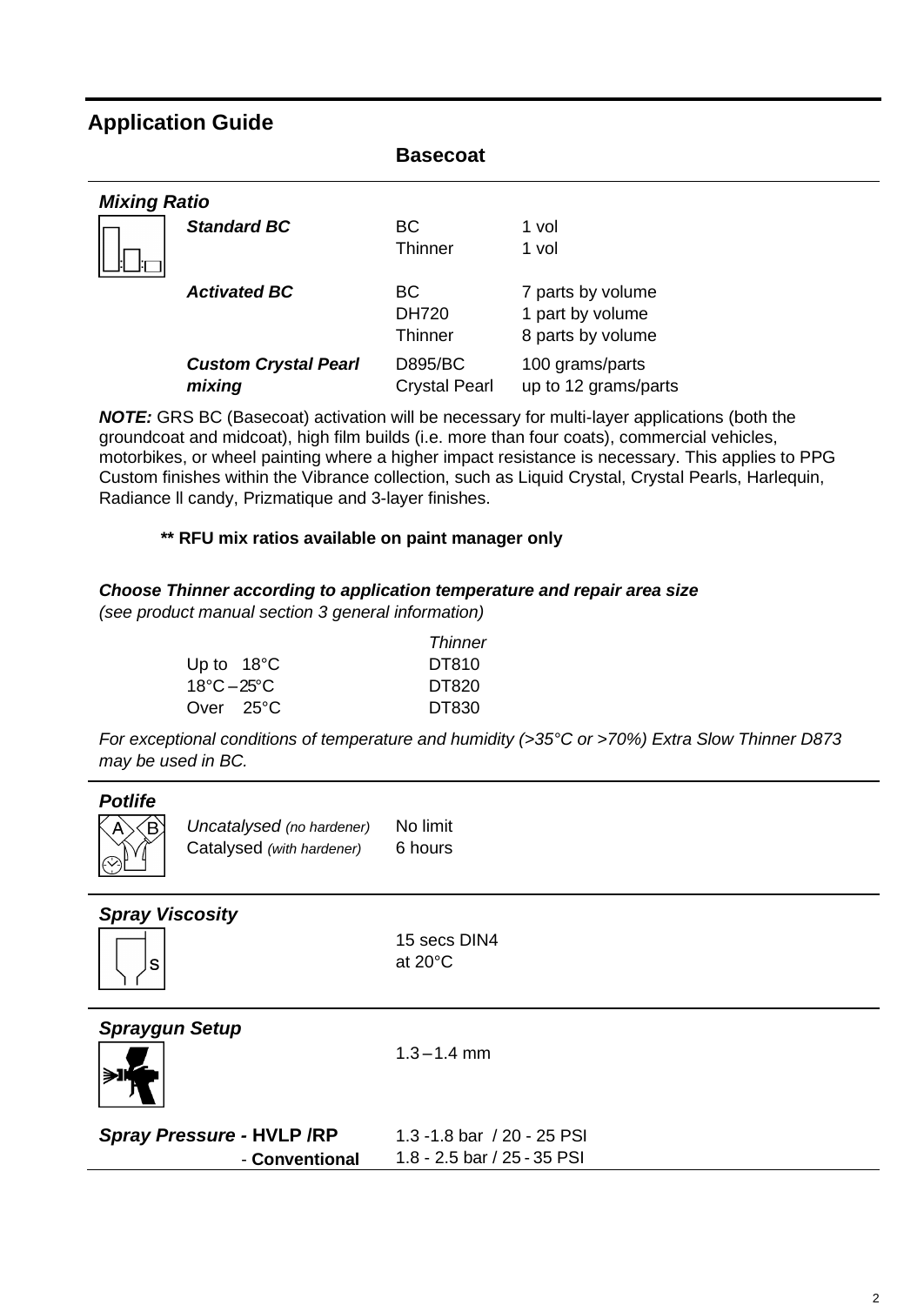#### *Number of Coats*

| <b>Number of Coats</b>      |                                                                      |                                                                                                                                                                                                                                                                                                    |  |
|-----------------------------|----------------------------------------------------------------------|----------------------------------------------------------------------------------------------------------------------------------------------------------------------------------------------------------------------------------------------------------------------------------------------------|--|
|                             | <b>BC</b> groundcoat or<br>Crystal Pearl colour                      | 2 - 3 medium wet coats or until hiding is achieved.<br>(+ 1 light control coat if required)                                                                                                                                                                                                        |  |
|                             | Crystal Pearl midcoat                                                | 2-4 or until colour is achieved. The correct technique<br>must be used to minimise overlaps and achieve a<br>uniform effect.                                                                                                                                                                       |  |
| Flash Off at 20°C           |                                                                      |                                                                                                                                                                                                                                                                                                    |  |
|                             | Between coats<br>Before clearcoat                                    | 10 minutes<br>15 minutes                                                                                                                                                                                                                                                                           |  |
| <b>Drying Times</b>         |                                                                      |                                                                                                                                                                                                                                                                                                    |  |
|                             | Tape time standard BC                                                | 15 minutes                                                                                                                                                                                                                                                                                         |  |
|                             | Tape time Activated BC                                               | 30 minutes                                                                                                                                                                                                                                                                                         |  |
| <b>Technical Data</b>       |                                                                      |                                                                                                                                                                                                                                                                                                    |  |
| <b>Total Dry Film Build</b> |                                                                      |                                                                                                                                                                                                                                                                                                    |  |
|                             | Minimum<br>Maximum                                                   | $10 \mu m$<br>$25 \mu m$                                                                                                                                                                                                                                                                           |  |
|                             | <b>Theoretical Coverage*</b>                                         | $3.5 - 7$ m <sup>2</sup> /L ready-to-spray                                                                                                                                                                                                                                                         |  |
|                             |                                                                      | * Assuming 100% transfer efficiency and dry film thickness as indicated                                                                                                                                                                                                                            |  |
| <b>Flash Points</b>         |                                                                      |                                                                                                                                                                                                                                                                                                    |  |
|                             | BC Colour,<br>DT810, DT820, DT830, DT840,<br>D845, D837, D846, DH720 | <b>Refer PPG MSDS</b><br><b>Refer PPG MSDS</b>                                                                                                                                                                                                                                                     |  |
| <b>Sanding</b>              |                                                                      |                                                                                                                                                                                                                                                                                                    |  |
|                             | Grade damp                                                           | To remove minor defects in Crystal Pearl BC, de-nib after 20<br>minutes flash-off using fine sand paper (P800 - P1200 or<br>P1000 Abralon damp) followed by more base coat prior to the<br>clearcoat application. Use damp fine sandpaper only and<br>avoid using excessive water when de-nibbing. |  |
|                             |                                                                      | ** Do not wet sand large areas of Crystal Pearl basecoat. Wet sanding can lead to<br>excessive water absorption by the basecoat and can downgrade the mechanical<br>properties of the system particularly in the subsequent topcoats.                                                              |  |

#### *Overcoat/Recoat Time Activated / Unactivated*



*After 24 hours*

15 minutes minimum prior to clearcoat application 12 hours maximum prior to clearcoat application After 12 hours Crystal Pearl BC has to be re-applied prior to clearcoat application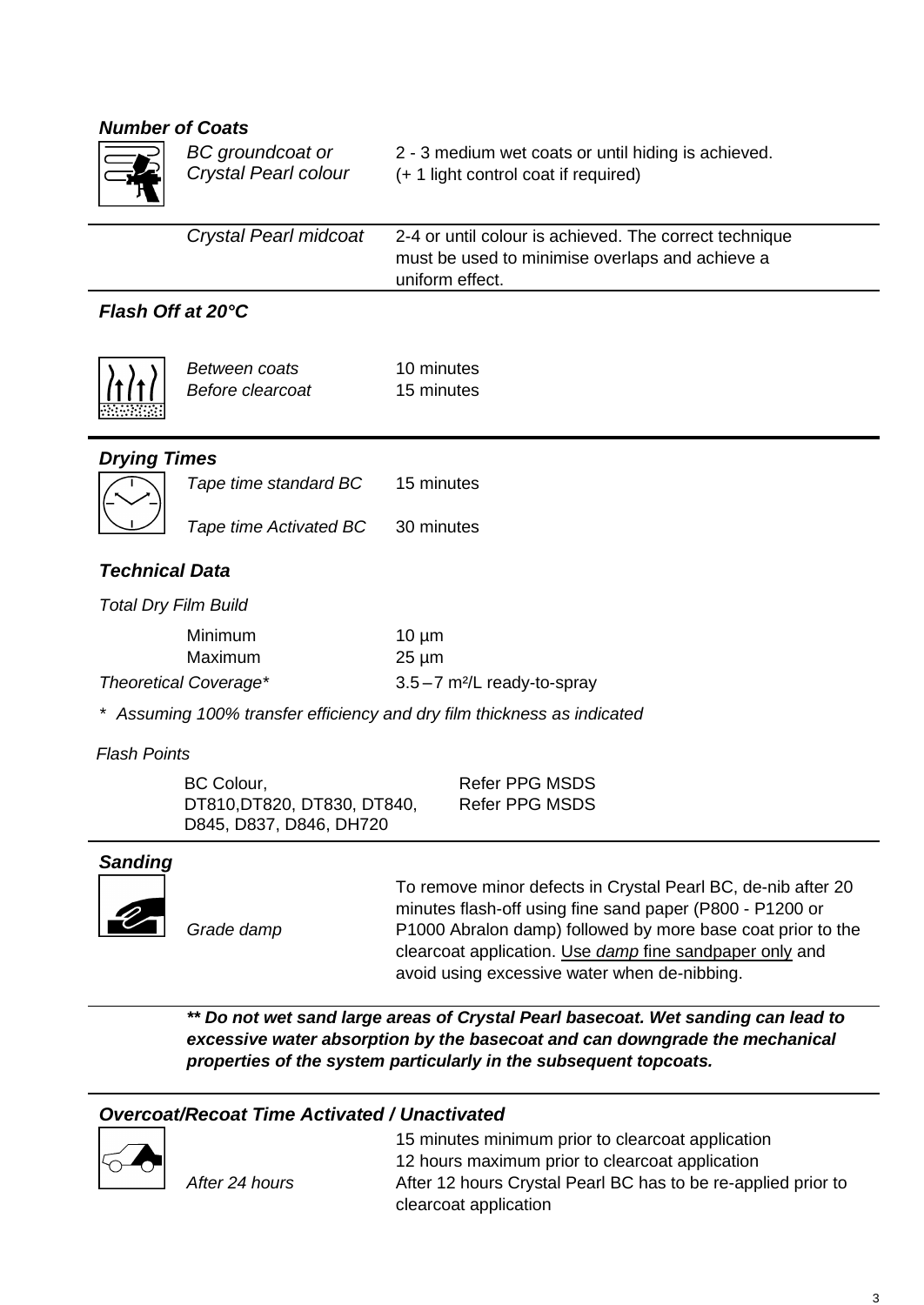# *Crystal Pearl Basecoat Blend – out Technique*

Blending out Crystal Pearl BC is advisable when Crystal Pearl colours have to be repaired. When added into a conventional Basecoat colour use the techniques outlined below. Multi-layer system repairs require advanced blending techniques. If necessary contact your local PPG Training Centre for more information.

#### *Preparing the blend area*

Ensure the whole area to be painted has been thoroughly cleaned using D845 or D837 Spirit Wipe. Thoroughly flatten the area using Abralon P1000-2000. Use the Abralon damp applying water with a water sprayer bottle on to the Abralon pad or paint surface, then flat the area to be painted by hand or 3mm orbital sander. The blend area should have a uniform matt appearance.

Clean panel thoroughly using D837 Spirit Wipe prior to applying paint.

*Tip 1:* Some OEM clears can be soft and, using various scouring pads can cause a gouging type effect. This will appear as sand scratching, particularly in the back of the blended area. To resolve this, apply 1 uniform medium wet coat of D895 Colour Blender to the area that is to have colour and clear applied to it. This will make the blending process easier and also stop any deep scratches appearing at the back of the blended area, especially in silver and gold metallic.

*Tip 2*: PPG recommend sealing the whole panel by applying the first coat of clear 50mm from the adjoining panel followed by a second coat of clear over the entire panel. This process will assist in reducing the darkening of panels.

#### *Use D851 BC Fade-out Thinner as follows:*

- Prepare Crystal Pearl BC colour as specified in this data sheet
- Using light inward strokes, achieve coverage on the repaired area
- Thin 1 part of the ready-for-use Crystal Pearl BC with 1 part DT880 Deltron Fade-out Thinner
- Use this mixture to fade the repair edges spraying from the outside to the inside of the repair area in a fanning motion
- Repeat the last step until the potential colour difference has been lost
- Allow 15 minutes flash-off before clearcoating
- Clearcoat the entire panel in a PPG clearcoat